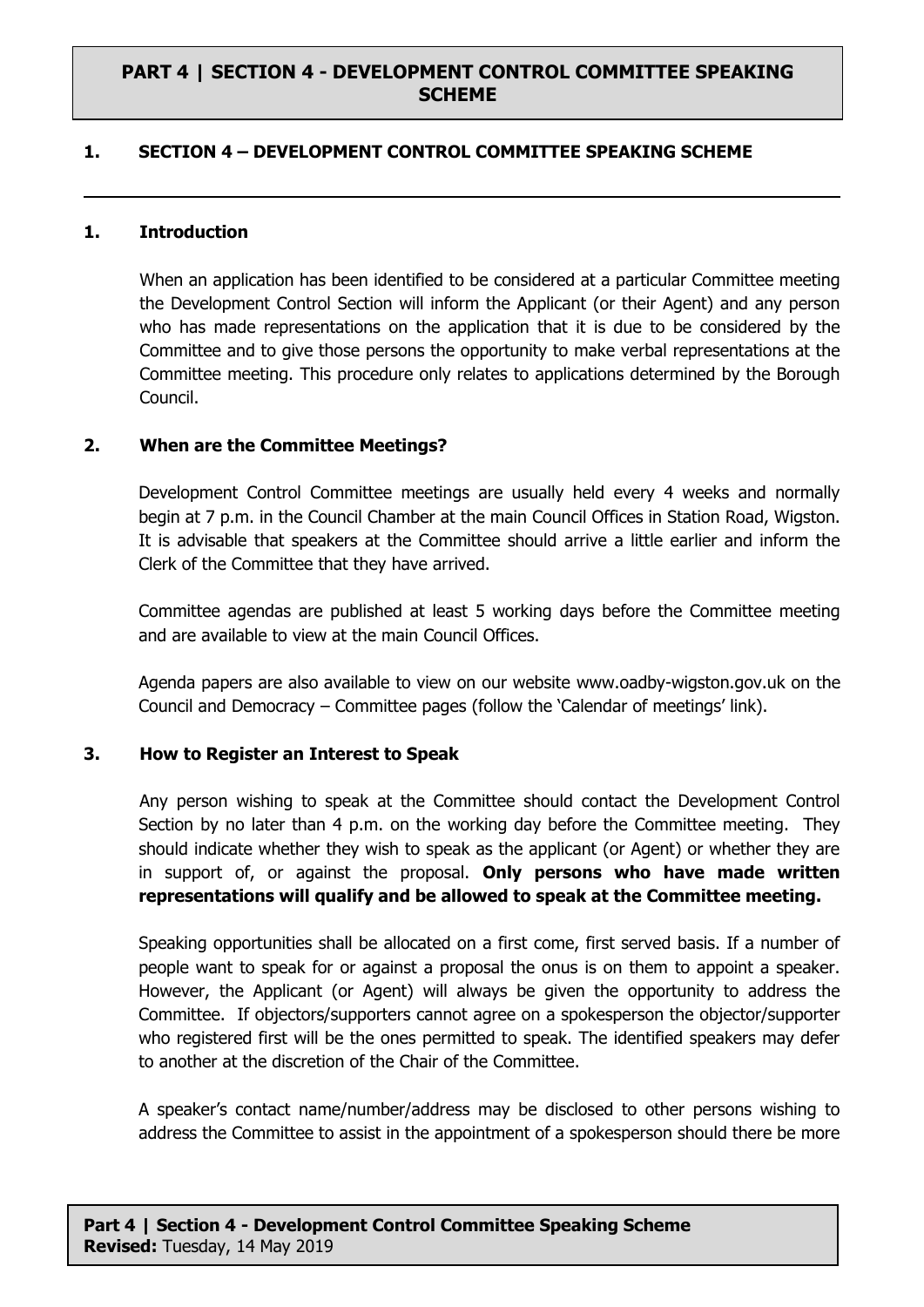persons who wish to address the Committee than allowed under the public speaking protocol.

### **4. How many people can address the Committee?**

There will be a maximum of three public speakers (excluding Ward Councillors not on the Committee or Councillors with prejudicial interests) allowed to speak. These would consist of the Applicant (or Agent), one supporter and one objector. There will be a time limit of five minutes per person and each speaker may only speak once.

## **5. Commenting at the Committee Meeting**

Comments must be completed in five minutes and be a statement of the speaker's objections or support. It is not an opportunity to ask questions. No letters or additional information can be distributed at the Committee meeting and videos, overheads and electronic presentations are only allowed at the discretion of the Chair.

Comments should also be limited to relevant planning considerations. Examples of some relevant planning considerations are as follows (although this list is not exhaustive):

- Layout and density of buildings;
- Overshadowing, overlooking and loss of privacy, noise disturbance or other loss of amenities;
- Appearance and character of the development;
- Traffic generation, highway safety, parking;
- Relevant planning policies.

Speakers should avoid references to matters which are not material planning considerations. Examples of matters which are not relevant planning considerations are as follows (although this list is not exhaustive):

- Boundary disputes, covenants or other property rights;
- Personal remarks (for example the applicant's motives);
- Reduction in property values;
- Loss of private view over the land;
- Matters dealt with under other laws (for example licensing).

At the Chair's discretion, Members of the Committee may ask a visiting speaker to clarify a point of fact after their statement has been made before the application is debated. However, this is not intended to result in a dialogue between the Committee Members and the speaker.

Any issue deemed to be defamatory, derogatory or to relate to a specific Officer or Member will not be permitted and the speaker will be informed accordingly.